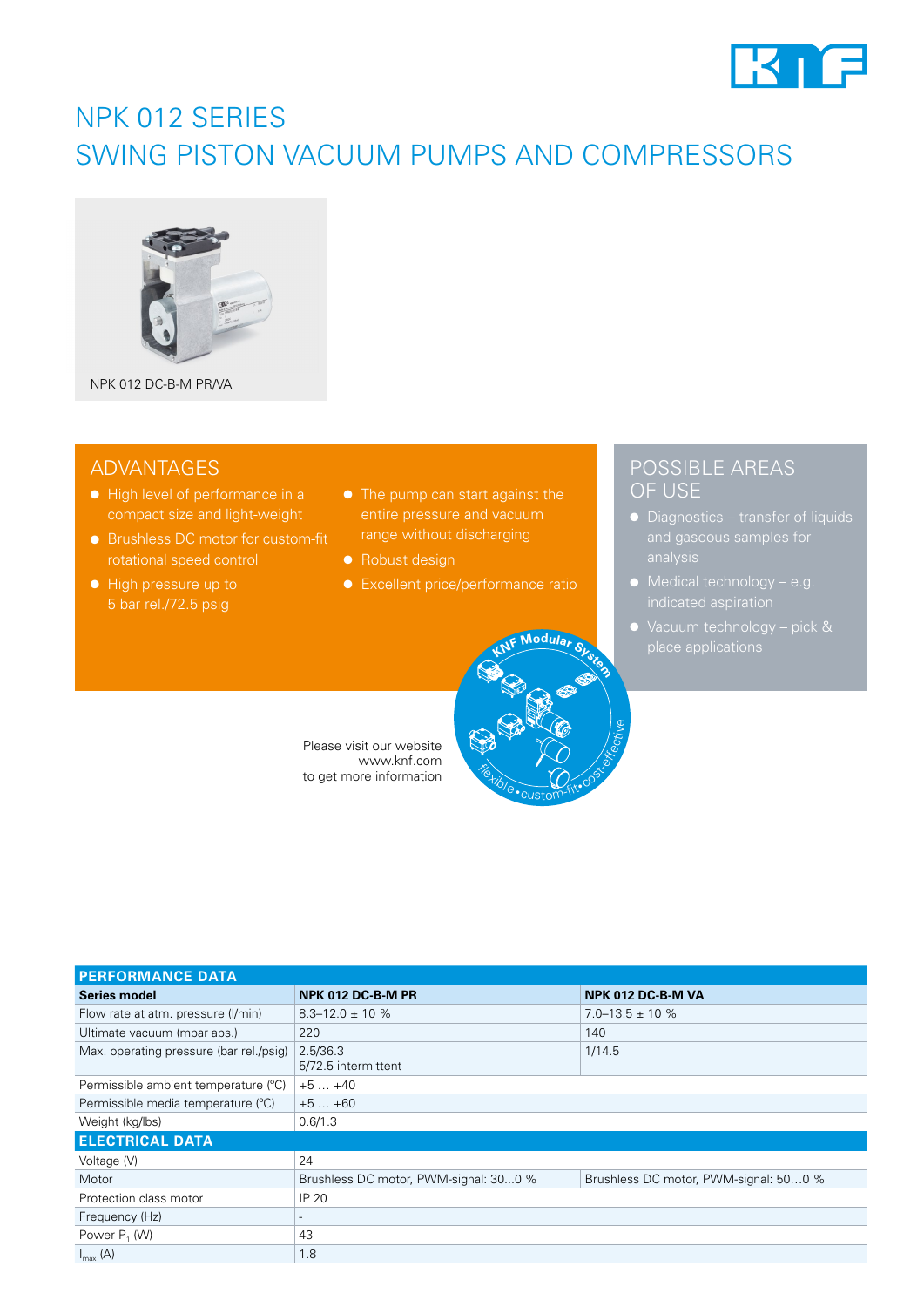# NPK 012 DC-B-M PR

| <b>PERFORMANCE DATA</b>     |                                                 |                                                 |                                   |  |  |
|-----------------------------|-------------------------------------------------|-------------------------------------------------|-----------------------------------|--|--|
| Series model                | Flow rate at<br>atm. pressure<br>$(1/\min)^{1}$ | Max. operat-<br>ing pressure<br>(bar rel./psig) | Ultimate<br>vacuum<br>(mbar abs.) |  |  |
| <b>NPK 012</b><br>DC-B-M PR | $8.3 - 12.0 \pm 10$ %                           | 2.5/36.3                                        | 220                               |  |  |

Flow rate determined at 20 °C, 1013 mbar abs.

(Pressure 0 to 1013 mbar abs. in accordance with ISO 21360-1/2)

### **NPK 012 DC-B-M PR**



#### **NPK 012 DC-B-M PR**



Flow rate determined at 20 °C, 1013 mbar abs. (Pressure 0 to 1013 mbar abs. in accordance with ISO 21360-1/2)

### **PUMP UP TIME FOR 5 LITER VESSEL NPK 012 DC-B-M PR |**



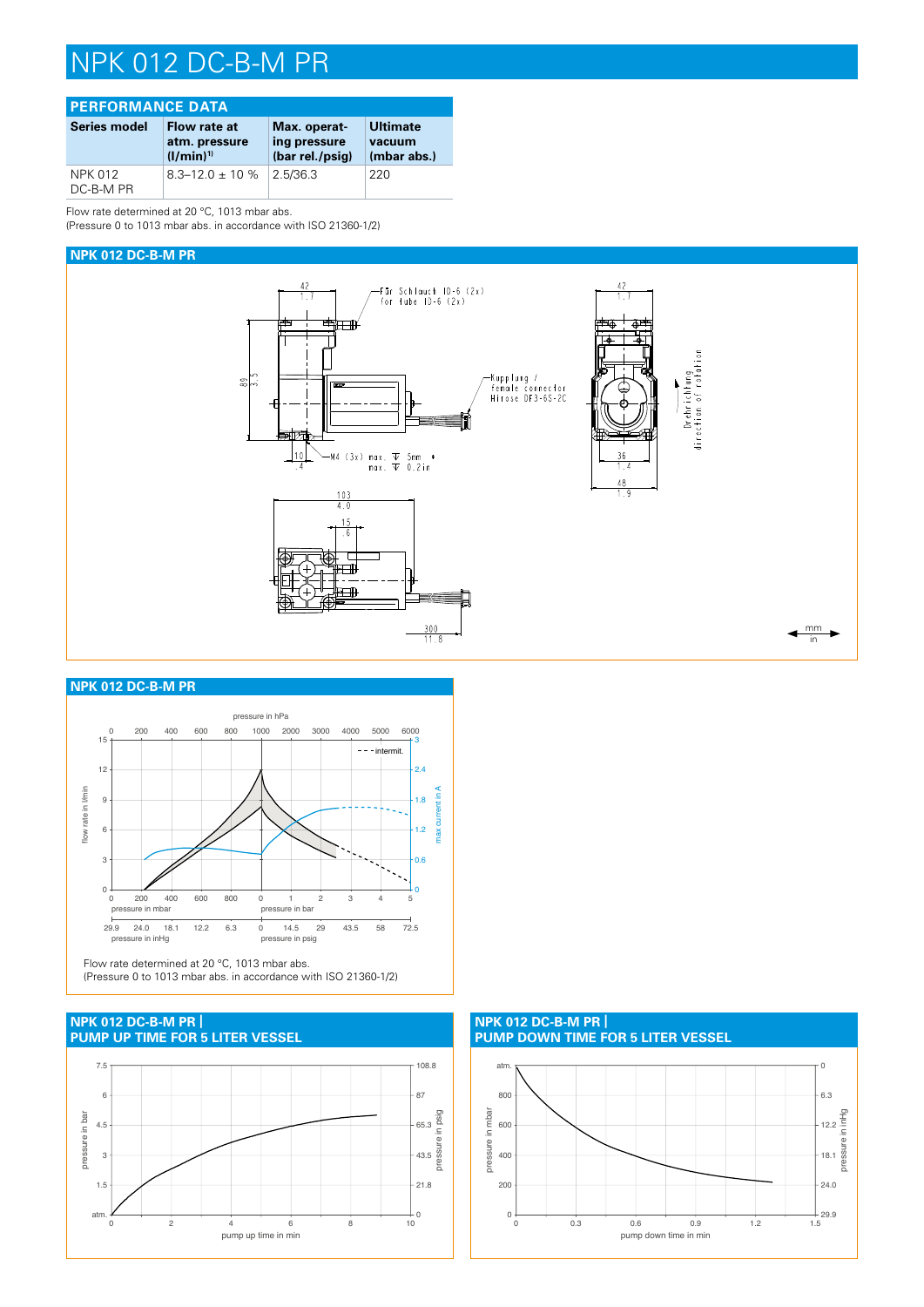# NPK 012 DC-B-M VA

| <b>PERFORMANCE DATA</b>     |                                                 |                                                 |                                          |  |  |
|-----------------------------|-------------------------------------------------|-------------------------------------------------|------------------------------------------|--|--|
| Series model                | Flow rate at<br>atm. pressure<br>$(1/\min)^{1}$ | Max. operat-<br>ing pressure<br>(bar rel./psig) | <b>Ultimate</b><br>vacuum<br>(mbar abs.) |  |  |
| <b>NPK 012</b><br>DC-B-M VA | $7.0 - 13.5 \pm 10 \%$                          | 1.0/14.5                                        | 140                                      |  |  |

Flow rate determined at 20 °C, 1013 mbar abs. (Pressure 0 to 1013 mbar abs. in accordance with ISO 21360-1/2)

#### **NPK 012 DC-B-M VA**



### **NPK 012 DC-B-M VA**



Flow rate determined at 20 °C, 1013 mbar abs. (Pressure 0 to 1013 mbar abs. in accordance with ISO 21360-1/2)